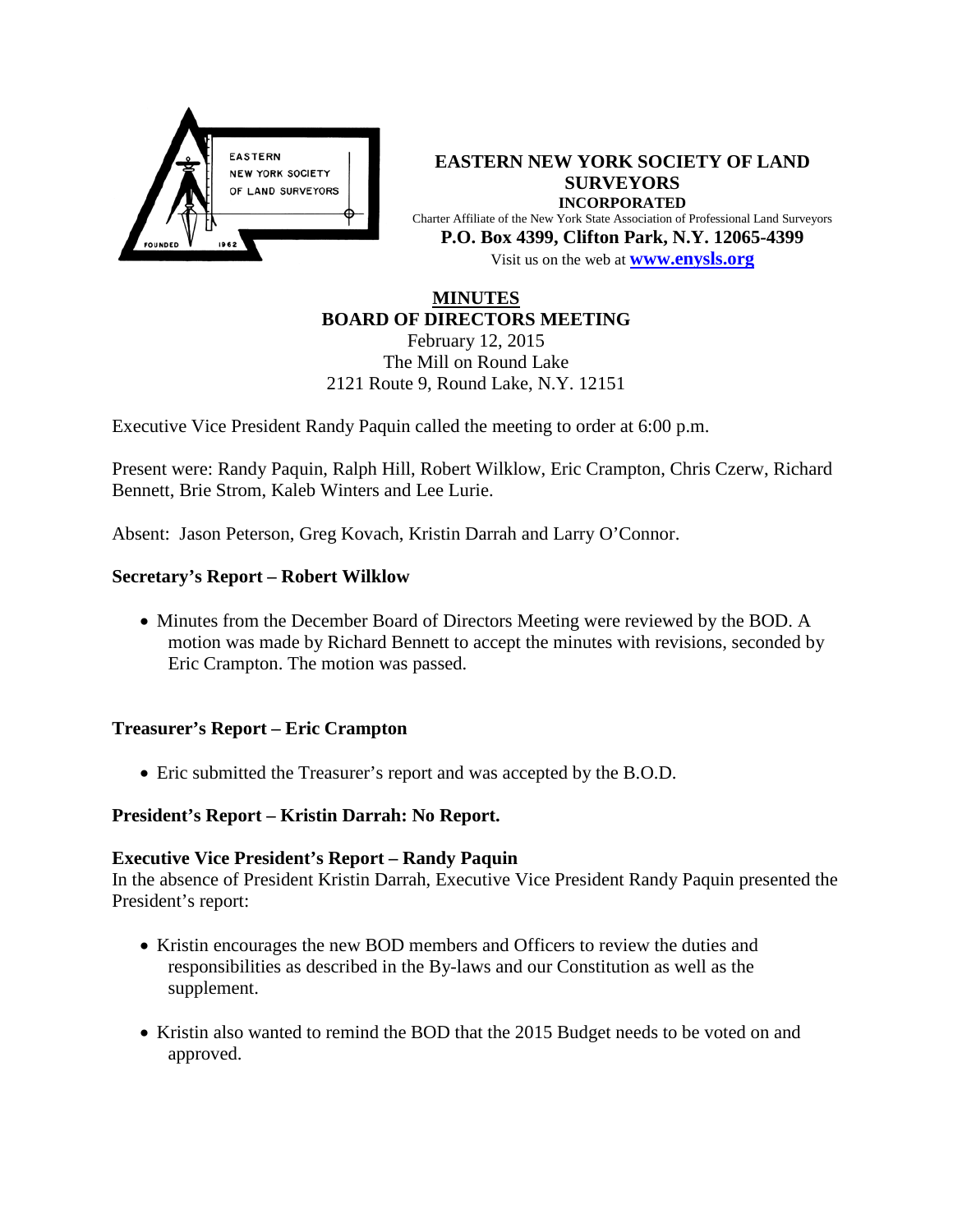- Randy announced that he handed out the scholarships at the NYSAPLS Conference held at Turning Stone. The winners were:
	- 1. Zane Brouty, SUNY ESF Ranger School, Hartnett Scholarship, \$500.
	- 2. Griffith Keating, SUNY ESF Ranger School, ENYSLS Scholarship, \$1,000.
	- 3. Connor Filion, Paul Smith's College, ENYSLS Scholarship, \$1,000.
	- 4. Taylor Wells, Paul Smith's College, ENYSLS Scholarship, \$1,000.
- NYSAPLS Strategic Plan will be voted on by the NYSAPLS B.O.D. during their March meeting. Any members with concerns or questions are encouraged to contact NYSAPLS.

**Vice President's Report – Kaleb Winters:** No report.

# **STANDING COMMITTEES:**

Constitution & By-laws: Larry O'Connor, Bill Schraa, Ralph Hill and Randy Paquin: No report.

Continuing Education: Jody Lounsbury, Chuck Lent and Larry O'Connor: No report.

Ethics: Jim Vianna, Jeff Ostertag and Kevin Rounds: No report.

Finance: Bill Darling and Chris Czerw:

• Chris Czerw presented the 2015 Budget for review by the BOD. A motion was made by Lee Lurie, seconded by Brie Strom to approve the budget with minor revisions. The motion was passed and the Budget was adopted.

Legislative: Larry O'Connor: No report.

Program: Randy Paquin, Larry O'Connor:

- The March General Membership Meeting program will be a NYSAPLS Webinar: Professional Ethics for the Land Surveyor, presented by Milton Denny, PLS. The webinar will be NY CE: 1.0 LS/PE. Tentatively scheduled to be held at Moscatiello's Restaurant 99 North Greenbush Rd. (Rte. 4), Troy NY 12180.
- The May meeting is undecided at this point. 2 possible programs are 1.) A presentation by Paul Male or 2.) A program about Underground locations.

Public Relations: Jody Lounsbury, Brie Strom: No report.

Scholastic Development: Kristin Darrah and Randy Paquin:

• Scholarships were presented at the Annual Conference (see Executive Vice President's report).

Business Practice & Technical Information: Chris Czerw: No report.

Membership: Robert Wilklow and Steve Dickson: No report.